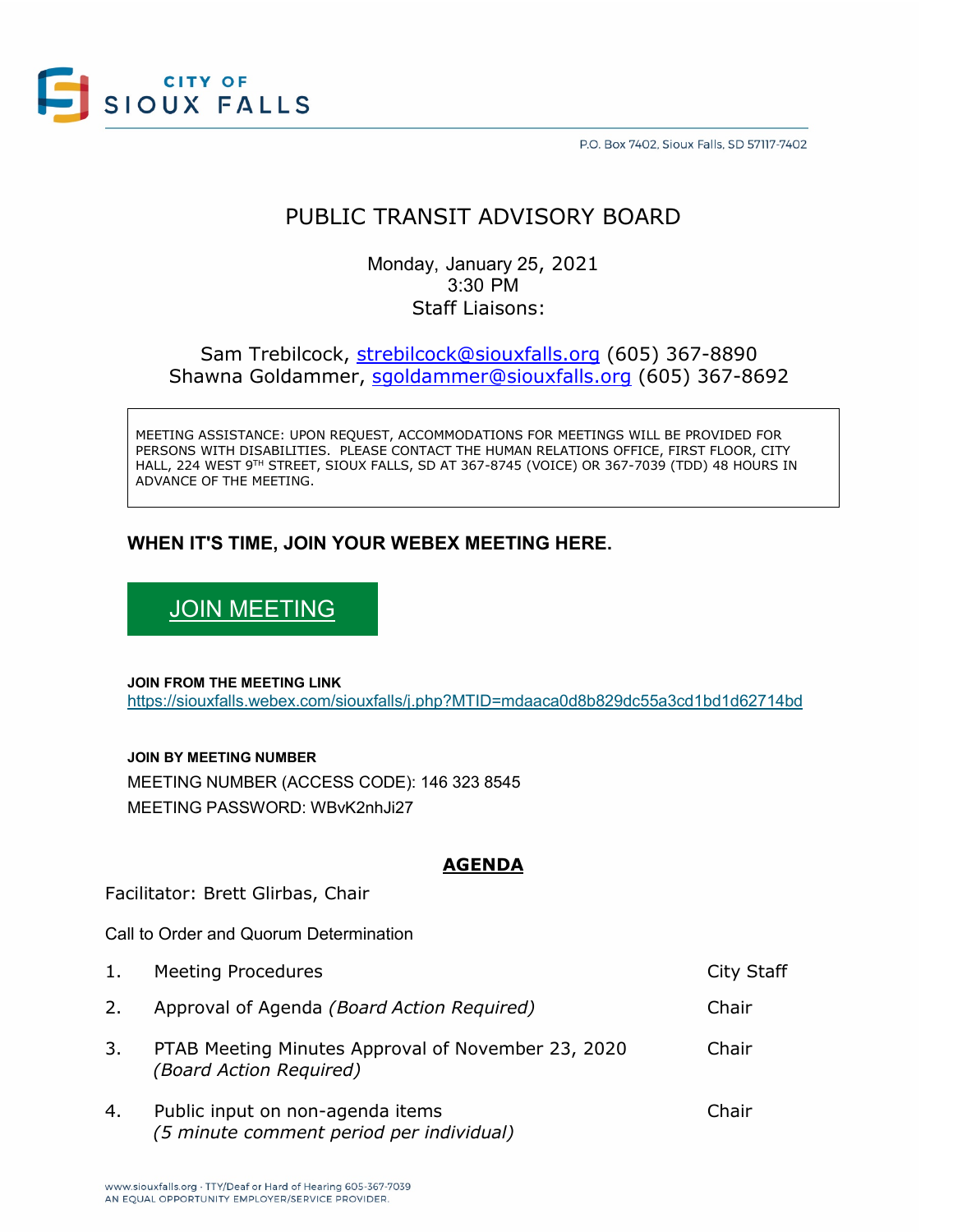### Unfinished Business

5. None

#### New Business

- 6. Fare-Free rides on Election Day: Policy Discussion
- 7. Report: Year End 2020 Operations Report *(Informational)*  Robert Speeks
- 8. Update: Saturday Service SamOnDemand: Sam Trebilcock/Robert Speeks
- 9. Announcements:

Next PTAB meeting: Feb 22, 2021: WebEx Meeting

10. Adjournment

Full WebEx meeting information found on page 3 of 3.